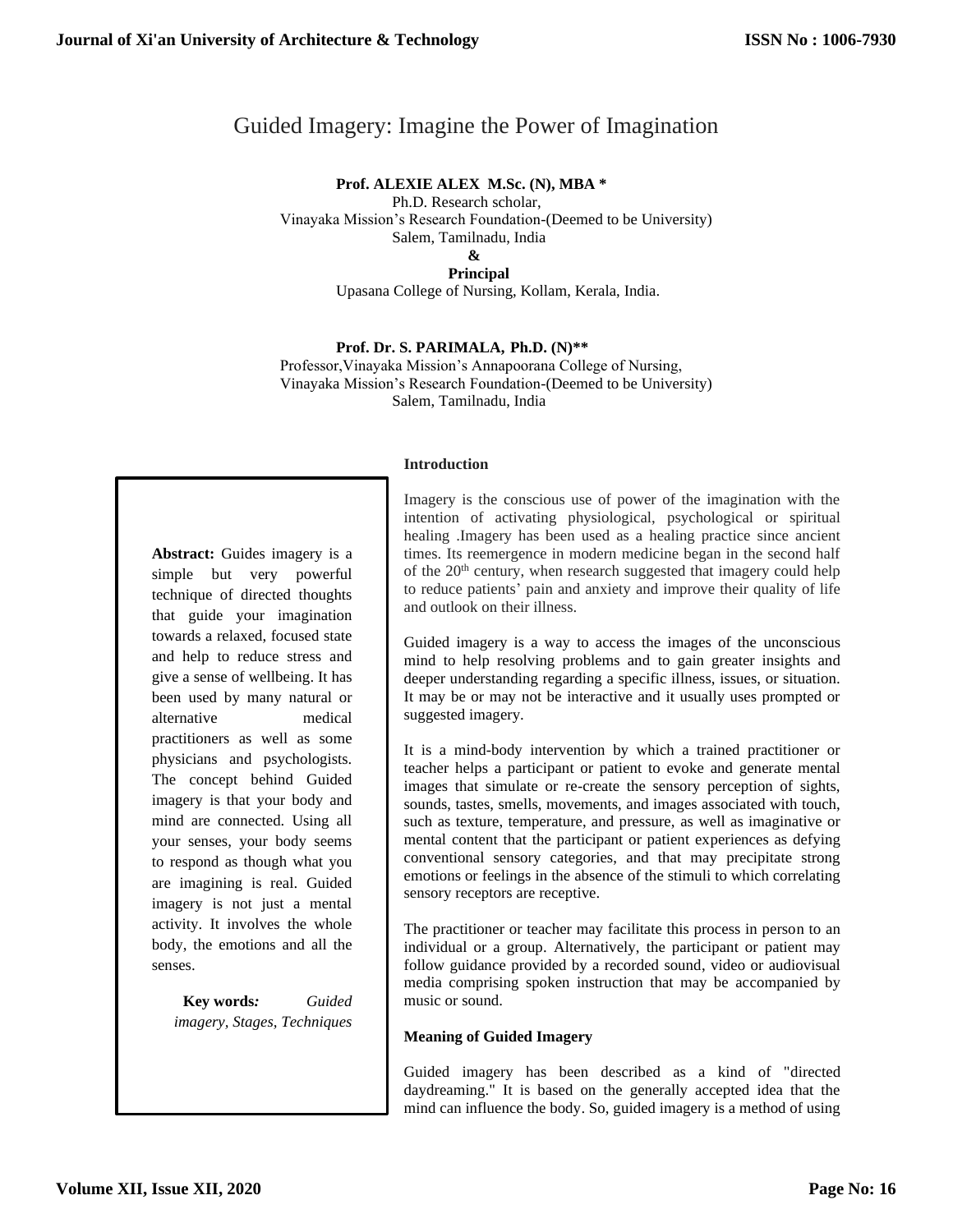your imagination to help you to cope better with stress, anxiety, cravings and life. The rationale behind guided imagery is that your thoughts give rise to your emotions, which in turn greatly affect your well-being. Visualizing positive images regarding your life can improve your ability to handle stress and even make you feel better physically. Imagining yourself in a safe place can help you to feel calm. The technique is amazingly useful for treating conditions that are caused or aggravated by stress, such as depression, anxiety or addictions.

Thoughts or "images" can affect heart and breathing rate, as well as other involuntary functions such as hormone levels, gastrointestinal secretions, and brain wave patterns. Advocates of guided imagery therefore stress the importance of the image (thought) which, they say, does not have to be real to have an actual, physical effect. Guided imagery takes the next step and asks why the mind can't be used to cause good things to happen within the body. Also called visualization, creative visualization, or creative imagery, this technique teaches how to consciously create positive images to accomplish a desired goal. One neurological explanation of what might go on in the brain during guided imagery is that the image or message is sent from the higher centers of the brain (cerebral cortex) to the lower or more primitive centers that regulate a person's involuntary functions, like breathing and heart rate. Whether or not these images are real, the lower part of the brain apparently responds accordingly as long as there is no contradictory information. Guided imagery is a way to access the images of the unconscious mind to help resolve problems and to gain greater insights and deeper understanding regarding a specific illness, issues, or situation. It may be or may not be interactive and it usually uses prompted or suggested imagery.

## **Mental imagery in everyday life**

There are two fundamental ways by which mental imagery is generated: voluntary and involuntary. The involuntary and spontaneous generation of mental images is integral to ordinary sensory perception, and cognition, and occurs without volitional intent. Meanwhile, many different aspects of everyday problem solving, scientific reasoning, and creative activity involve the volitional and deliberate generation of mental images.

**Involuntary:** The generation of involuntary mental imagery is created directly from present sensory stimulation and perceptual information, such as when someone sees an object, creates mental images of it, and maintains this imagery as they look away or close their eyes; or when someone hears a noise and maintains an auditory image of it, after the sound ceases or is no longer perceptible.

**Voluntary:** Voluntary mental imagery may resemble previous sensory perception and experience, recalled from memory; or the images may be entirely novel and the product of fantasy.

#### **Technique:**

The term guided imagery denotes the technique used in the second (voluntary) instance, by which images are recalled from long-term or short-term memory, or created from fantasy, or a combination of both, in response to guidance, instruction, or supervision. Guided imagery is, therefore, the assisted simulation or re-creation of perceptual experience across sensory modalities.

## **History of Guided Therapeutic Imagery**

Various forms of guided imagery have been used for centuries, as far back as ancient Greek times, and the technique is an established approach in Chinese medicine and American Indian traditions as well as other healing and religious practices[. Jacob Moreno's](https://www.goodtherapy.org/famous-psychologists/jacob-moreno.html) technique of [psychodrama,](https://www.goodtherapy.org/learn-about-therapy/types/psychodrama) developed in the 1940s, can also be linked to guided imagery, as the enactment of the person in therapy's unique concerns can be understood as a method of directing a person's own imagery. In fact, Hans Leuner, who further developed psychodrama, called the approach guided affective imagery. In the 1970s, Dr. David Bressler and Dr. Martin Rossman began establishing support for guided imagery as an effective approach for the treatment of [chronic pain,](https://www.goodtherapy.org/learn-about-therapy/issues/chronic-pain) [cancer,](https://www.goodtherapy.org/learn-about-therapy/issues/cancer) and other serious illnesses. Their work led them to co-find the Academy for Guided Imagery in 1989. Throughout the 80s, a number of health advocates and professionals began to publish materials exploring the positive impact of guided imagery on health concerns both mental and physical. Ulrich Schoettle, Leslie Davenport, and Helen Bonny were a few such individuals. Currently, guided imagery is an established approach in [complementary and alternative medicine,](https://www.goodtherapy.org/learn-about-therapy/types/complementary-alternative-medicine) and studies show it is frequently helpful when used as part of the therapeutic process.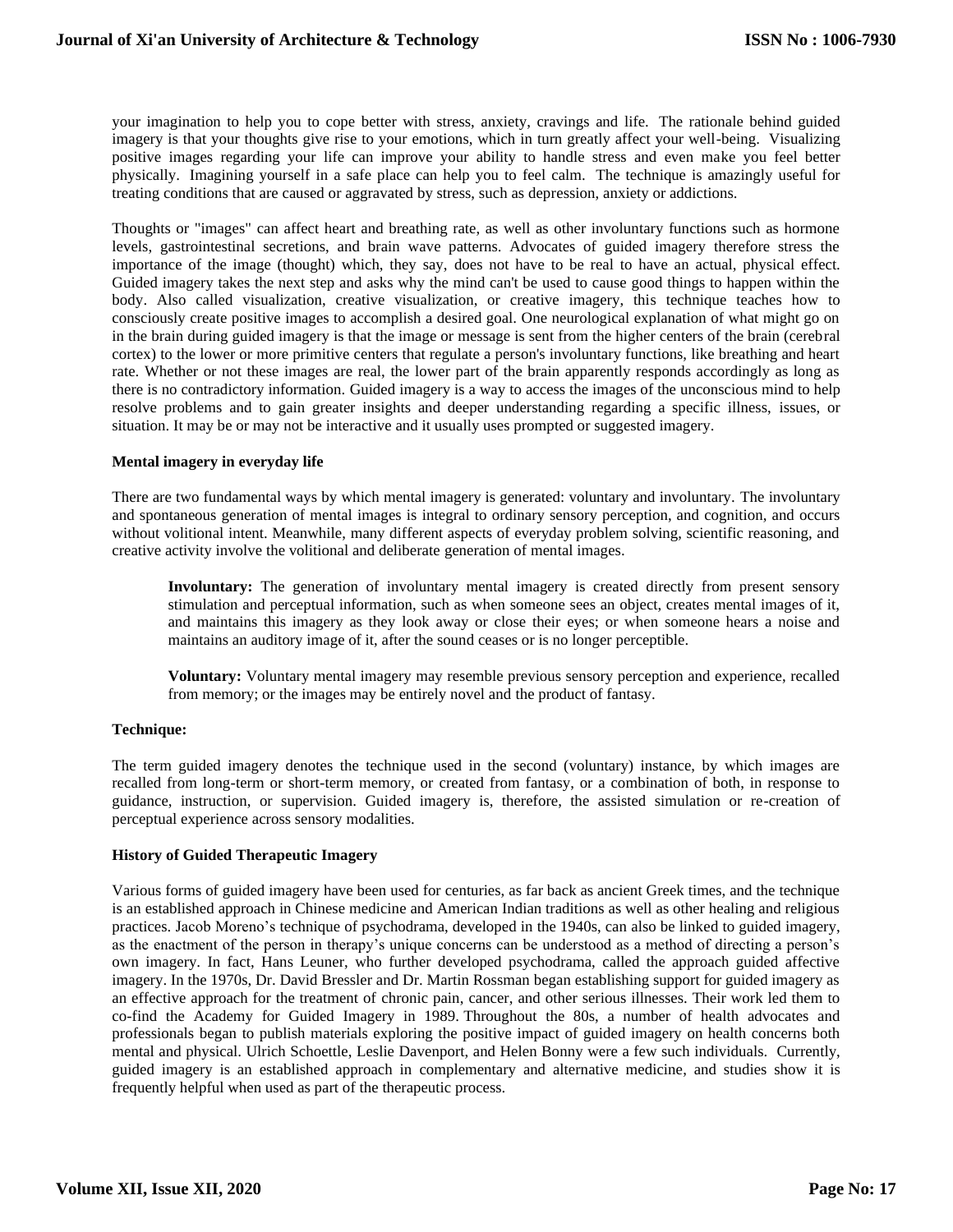# **Principles of Guided Imagery**

Guided imagery works because of 3 very simple mind-body principles.

### **First Principle: The Mind-Body Connection**

To the body, images created in the mind can be almost as real as actual, external events. The mind doesn't quite get the difference. That's why, when we read a recipe, we start to salivate and get hungrier. The mind is constructing images of the food –– how it looks, tastes, smells, and feels in the mouth and the body is thinking "dinner is served".

The mind cues the body especially well if the images evoke multi-sensory memory and when there is a strong emotional element involved as well. These sensory images are the true language of the body, the only language it understands immediately and without question.

#### **Second Principle: The Altered State**

In the altered state, we're capable of more rapid and intense healing, growth, learning and change. We are more intuitive and creative. In this ordinary but profoundly powerful, immersive, hypnotic mind-state, our brainwave activity and our biochemistry shift. Mood, sense of time and cognition also get changes. We can do things we wouldn't be able to do in a normal, waking state – write a dazzling, inspired poem; replace our



terror of a surgical procedure with a calm sense of safety and optimism; abate a life-threatening histamine response to a bee sting.

The altered state is the power cell of guided imagery and meditation, the special sauce for rapid change. When we consciously deploy it, we have an awesome ally, a force multiplier of great strength and range.

# **Third Principle: Locus of Control**

The third principle is often referred to in the medical literature as the "locus of control". When we have a sense of mastery and control over our own experience, this, in and of itself, is therapeutic, and can help us feel better and do better.

Feeling a sense of mastery, agency and efficacy is associated with higher optimism, self-esteem, energy, and ability to tolerate pain and stress. Conversely, a sense of helplessness lowers self-regard, our ability to cope, and our optimism about the future. Because guided imagery is entirely internally driven, and we can decide if, when, where, and how to use it, and it puts us in the driver's seat and affords us a therapeutic sense of control.

#### **Stages of Guided Imagery**

According to the computational theory of imagery, which is derived from experimental psychology, guided imagery comprises four phases:

#### **1. Image generation**

Image generation involves generating mental imagery, either directly from sensory data and perceptual experience, or from memory, or from fantasy.

#### **2. Image maintenance**

Image maintenance involves the volitional sustaining or maintaining of imagery, without which, a mental image is subject to rapid decay with an average duration of only 250 ms. This is because volitionally created mental images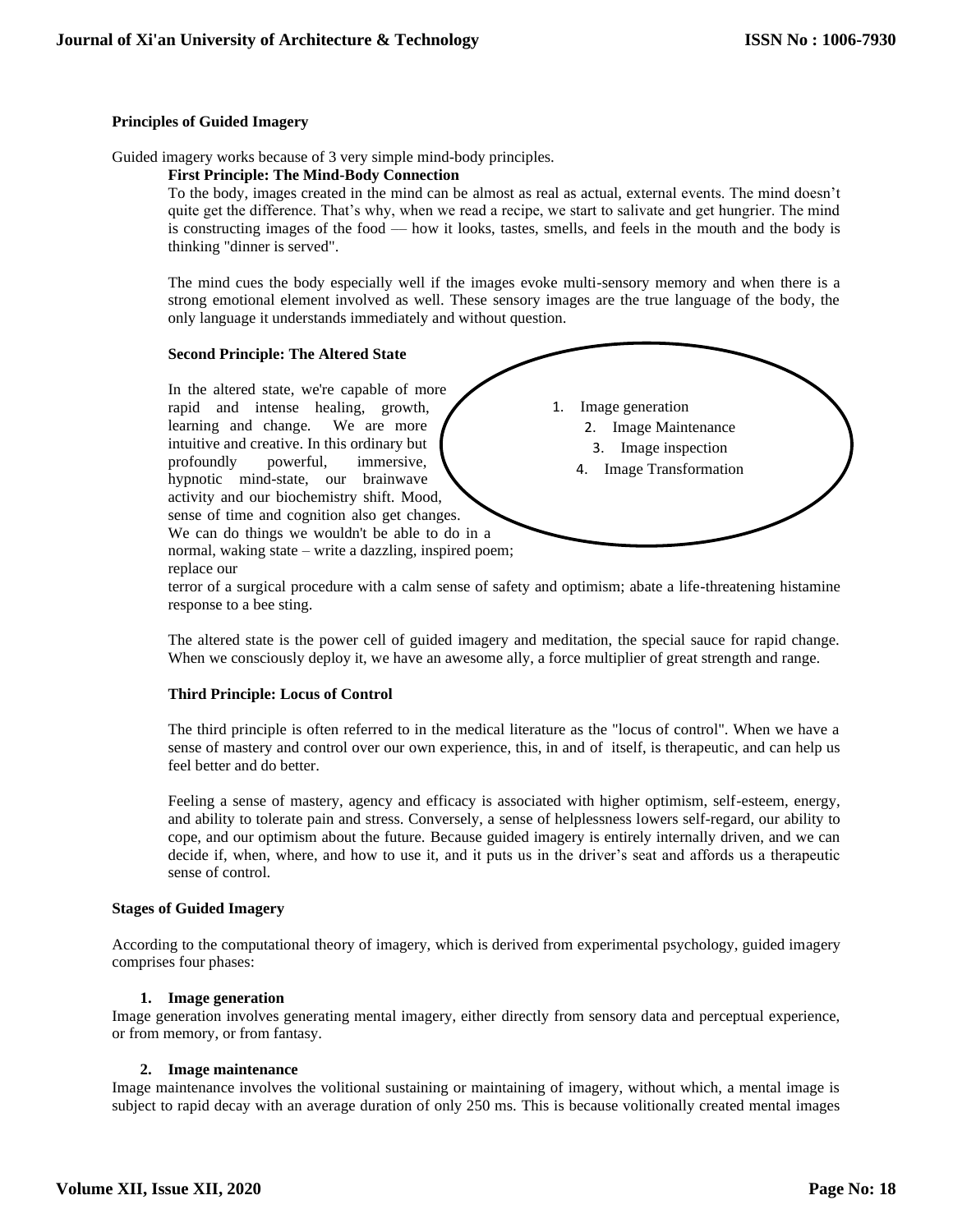usually fade rapidly once generated in order to avoid disrupting or confusing the process of ordinary sensory perception.

The natural brief duration of mental imagery means that the active maintenance stage of guided imagery, which is necessary for the subsequent stages of inspection and transformation, requires cognitive concentration of attention by the participant. This concentrative attentional ability can be improved with the practice of mental exercises, including those derived from guided meditation and supervised meditative praxis. Even with such practice, some people can struggle to maintain a mental image "clearly in mind" for more than a few seconds; not only for imagery created through fantasy but also for mental images generated from both long-term memory and short-term memory. In addition, while the majority of the research literature has tended to focus on the maintenance of visual mental images, imagery in other sensory modalities also necessitates a volitional maintenance process in order for further inspection or transformation to be possible.

The requisite for practice in sustaining attentional control, such that attention remains focused on maintaining generated imagery, is one of the reasons that guided meditation, which supports such concentration, is often integrated into the provision of guided imagery as part of the intervention. Guided meditation assists participants in extending the duration for which generated mental images are maintained, providing time to inspect the imagery, and proceed to the final transformation stage of guided imagery.

#### **3. Image inspection**

Once generated and maintained, a mental image can be inspected to provide the basis for interpretation, and transformation. For visual imagery, inspection often involves a scanning process, by which the participant directs attention across and around an image, simulating shifts in perceptual perspective.

Inspection processes can be applied both to imagery created spontaneously, and to imagery generated in response to scripted or impromptu verbal descriptions provided by the facilitator.

## **4. Image transformation**

Finally, with the assistance of verbal instruction from the guided imagery practitioner or teacher, the participant transforms, modifies, or alters the content of generated mental imagery, in such a way as to substitute images that provoke negative feelings, are indicative of suffering, or that reaffirm disability or debilitation for those that elicit positive emotion, and are suggestive of resourcefulness, ability to cope, and an increased degree of mental and physical capacity.

#### **Outcome of image generation, maintenance, inspection, and transformation**

Through this technique, a patient is assisted in reducing the tendency to evoke images indicative of the distressing, painful, or debilitative nature of a condition, and learns instead to evoke mental imagery of their identity, body, and circumstances that emphasizes the capacity for [autonomy](https://en.wikipedia.org/wiki/Autonomy) and [self-determination,](https://en.wikipedia.org/wiki/Self-determination_theory) positive proactive activity, and the ability to cope, whilst managing their condition. As a result, symptoms become less incapacitating; pain is to some degree decreased, while coping skills increase.

#### **Mechanism of Guided Imagery**

When we are worried about something, our mind is full of thoughts of danger, and our nervous system prepares us to meet that danger by initiating the fight, flight, freeze response. The levels of stress hormones shoot up, breathing and heart rate accelerate, muscles tense, and we end up tired and nervous, rather than calm and rested. Studies show that envisioning positive images can help you disarm this stress response before it gets going. It can help you feel in control and better able to cope with pain, fear, cravings, life.

### **Issues Treated with Guided Imagery**

Guided therapeutic imagery is now widely used and supported by research. The technique is commonly used for stress management, with the person in therapy encouraged to picture a place that instills a sense of relaxation. Research shows guided imagery to be helpful in the treatment of a number of concerns, including: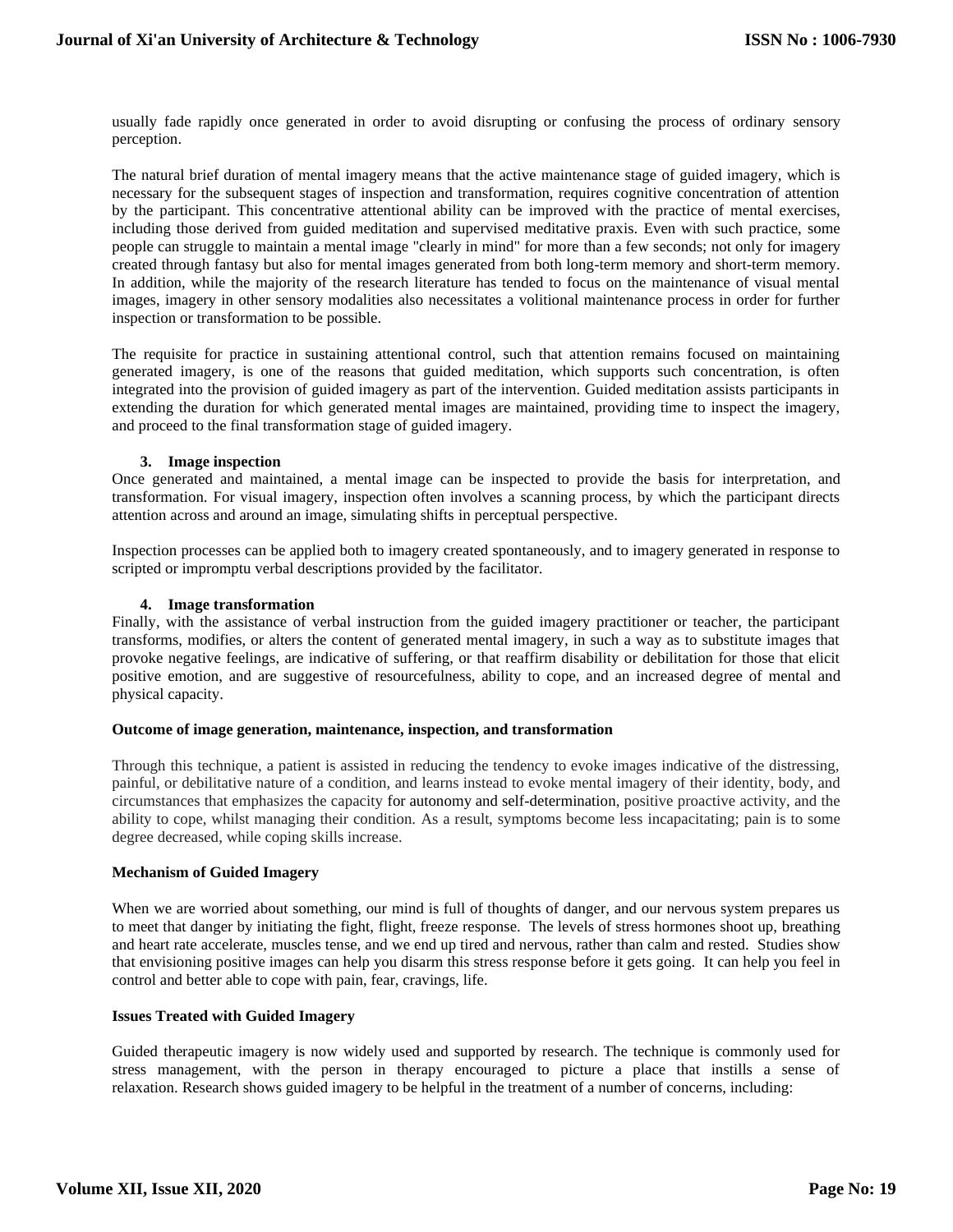- - Stress Relationship Issues Grief
- - Anxiety Diminished Self care •
	-
- Substance Abuse Post-traumatic stress
- **Depression** Family and Parenting issues
	-

In addition to emotional and behavioral issues, guided imagery is also often used by medical professionals to address pain management, high blood pressure, and the reduction of unwanted behaviors such as smoking. Guided imagery is also commonly used among athletes in order to enhance performance. Guided imagery techniques are generally used to target specific problems. A person with cancer, for example, may use guided imagery to visualize healthy cells and strong, powerful organs.

# **Pros and Cons of Guided Image**

| <b>Pros of Guided Imagery</b>                                                                                                                                                                                                                                                                                                                                                                                                                                                                                                                                                                                                                                |                                                                                                                                                                                                                                                                                                                                                                                                                                                                                                                                                                                 |
|--------------------------------------------------------------------------------------------------------------------------------------------------------------------------------------------------------------------------------------------------------------------------------------------------------------------------------------------------------------------------------------------------------------------------------------------------------------------------------------------------------------------------------------------------------------------------------------------------------------------------------------------------------------|---------------------------------------------------------------------------------------------------------------------------------------------------------------------------------------------------------------------------------------------------------------------------------------------------------------------------------------------------------------------------------------------------------------------------------------------------------------------------------------------------------------------------------------------------------------------------------|
| This technique is generally considered to be<br>safe for use by most people,<br>Imagery can provide relaxation, insight, and<br>wisdom. It helps to relieve physical tension<br>and psychological stress at the same time,<br>distracting a person from what may be<br>stressing him/her, and getting into more<br>positive frame of mind.<br>Guided imagery is a free stress-relieving<br>therapy and, with practice, can be done just<br>about anywhere.<br>It can also be useful in disrupting patterns of<br>rumination and help to build resources in<br>life that increase the resilience toward stress<br>by engaging an upward spiral of positivity. | <b>Cons of Guided Imagery</b><br>It can take some practice to master autonomous<br>guided imagery. Working with a professional<br>therapist to get to that point can be somewhat<br>costly.<br>Some studies suggest it can lead to false<br>memories.<br>Guided imagery may not work for every<br>individual, and some people may prefer to address<br>their concerns with other approaches.<br>The initial guidance of a therapist is encouraged,<br>and when a person experiences a serious concern,<br>the support of a mental health professional is<br>always recommended. |

# **Techniques**

Guided imagery techniques work to help people relax for several reasons. As is the case with many techniques, they involve an element of distraction which serves to redirect people's attention away from what is stressing them and towards an alternative focus. The techniques are in essence a non-verbal instruction or direct suggestion to the body and unconscious mind to act "as though" the peaceful, safe and beautiful (and thus relaxing) environment were real. Finally, guided imagery can work through the associative process described above, where scenes become a learned cue or trigger that helps recall memories and sensations resulting from past relaxation practice.

Imagery techniques can be thought of as a form of guided meditation. As is the case with other forms of meditation, one of the goals and desirable outcomes is to help people learn how to detach themselves from their moment to moment fixation on the contents of their minds, and instead cultivate a relaxed detachment from which it is easy to watch (but not become embedded in) the various sensations and thoughts streaming through the mind. The repetitive practice of imagery techniques can help this meditative learning to occur.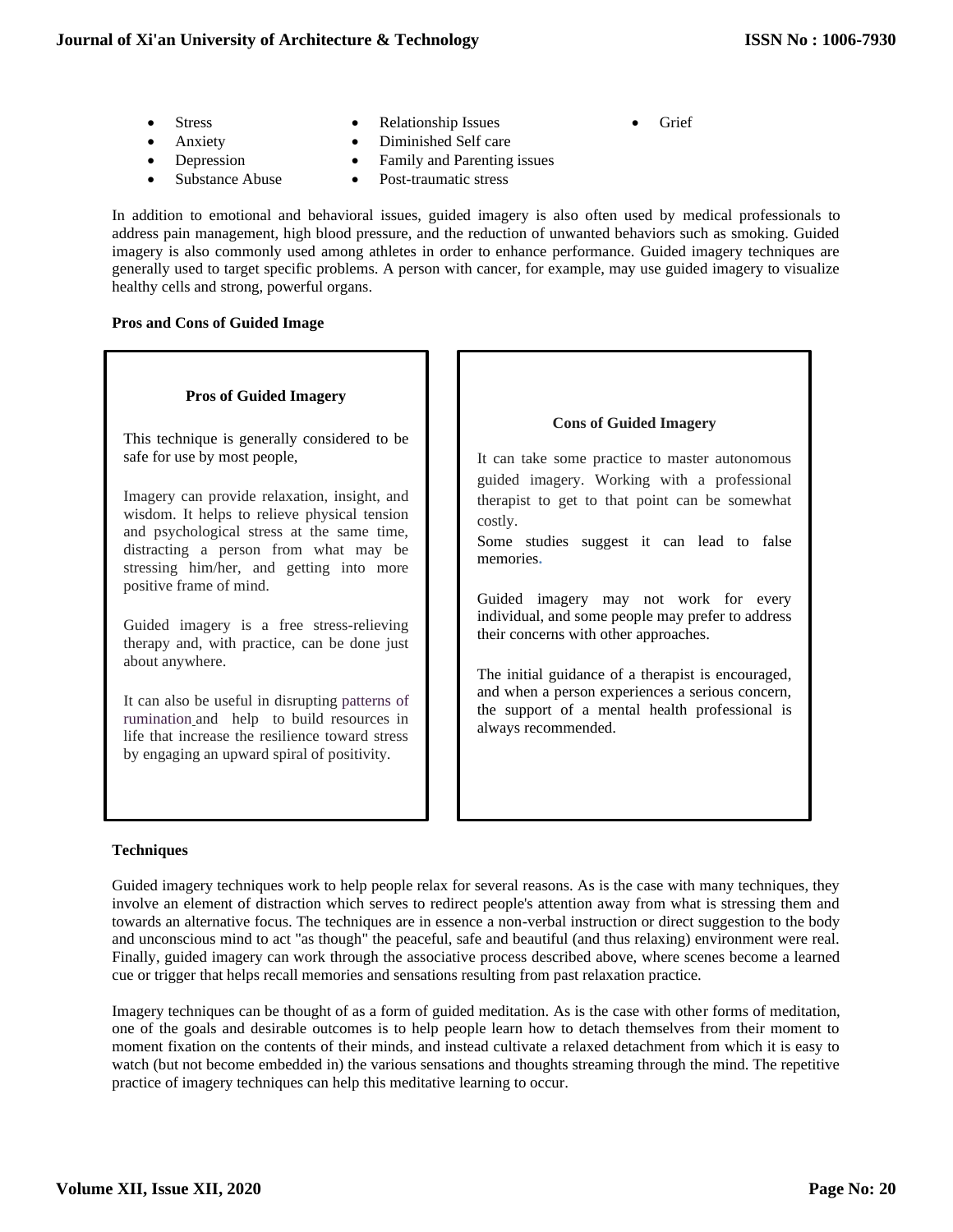The practice of guided imagery is extremely portable, as it relies on nothing more than one's imagination and concentration abilities which people always have at their disposal (provided they aren't exhausted). However, like most techniques requiring mental concentration, it is usually most successfully practiced without interruption in a setting that is free from distracting stimulation.

There is no single correct way to use visual imagery for stress relief. However, something similar to the following steps is often recommended:

- Find a private calm space and make yourself comfortable.
- Take a few slow and deep breaths to center your attention and calm yourself.
- Close your eyes.
- Imagine yourself in a beautiful location, where everything is as you would ideally have it. Some people visualize a beach, a mountain, a forest, or a being in a favorite room sitting on a favorite chair.
- Imagine yourself becoming calm and relaxed. Alternatively, imagine you are smiling, feeling happy and having a good time.
- Focus on the different sensory attributes present in your scene so as to make it more vivid in your mind. For instance, if you are imagining the beach, spend some time vividly imagining the warmth of the sun on your skin, the smell of the ocean, seaweed and salt spray, and the sound of the waves, wind and seagulls. The more you can invoke your senses, the more vivid the entire image will become.
- Remain within your scene, touring its various sensory aspects for five to ten minutes or until you feel relaxed.
- While relaxed, assure yourself that you can return to this place whenever you want or need to relax.
- Open your eyes again and then rejoin your world.

# **Guided Imagery - Meditation Tips & Techniques, for Users and Practitioners**

Here are some general facts and user-friendly tips about how to best use guided imagery, and what to expect from it.

- Your skill and efficiency will increase with practice. Guided imagery functions in a way that is the opposite of addictive substances: the more you use it, the less you need for it to work.
- Imagery works best in a permissive, relaxed, unforced atmosphere. Don't worry about "doing it right". There are many ways to do it right.
- Your choice of imagery content needs to be congruent with your values, so don't try to impose imagery on yourself that doesn't sit right with you, just because you think you should. There are many ways to do this, so find your way.
- It's best to engage all the senses, especially your kinesthetic or feeling sense.
- Imagery is generally more powerful in a group setting, mainly due to the contagious nature of the altered state. So a support group, study group, class or healing group is great way to start.
- Music, when properly chosen, will increase the effects of imagery. You will intuitively know what music is right for what you need. A small percentage of people prefer no music at all.
- Imagery that elicits emotion is generally more effective than imagery that doesn't. Responding with emotion is a good sign that the imagery is working for you in a deep way.
- If you're using self-talk with your imagery, try to avoid the imperative verb form on yourself, so that inadvertently "bossy" language doesn't marshal unnecessary resistance and interfere with your ability to respond.
- You do not have to be a "believer" for it to work. Positive expectancy helps, but even a skeptical willingness to give it a try is enough.
- Touch is a powerful accompaniment to your guided meditation. It will both help with relaxation and receptivity, and increase the kinesthetic impact of the images. Imagery combined with therapeutic massage, Therapeutic Touch, or even the placement of your own hand on your belly is very potent.
- Using the same posture cues, gestures or hand-positioning with each mind-body meditation session creates an "anchor" that conditions you to respond immediately to the posture. You condition yourself to relax and heal at will.
- If you aren't used to being both relaxed and awake at the same time, you are likely to drop off to sleep during a session. If you want to stay awake, you might try sitting up, standing against a wall, walking or listening with your eyes half-open.